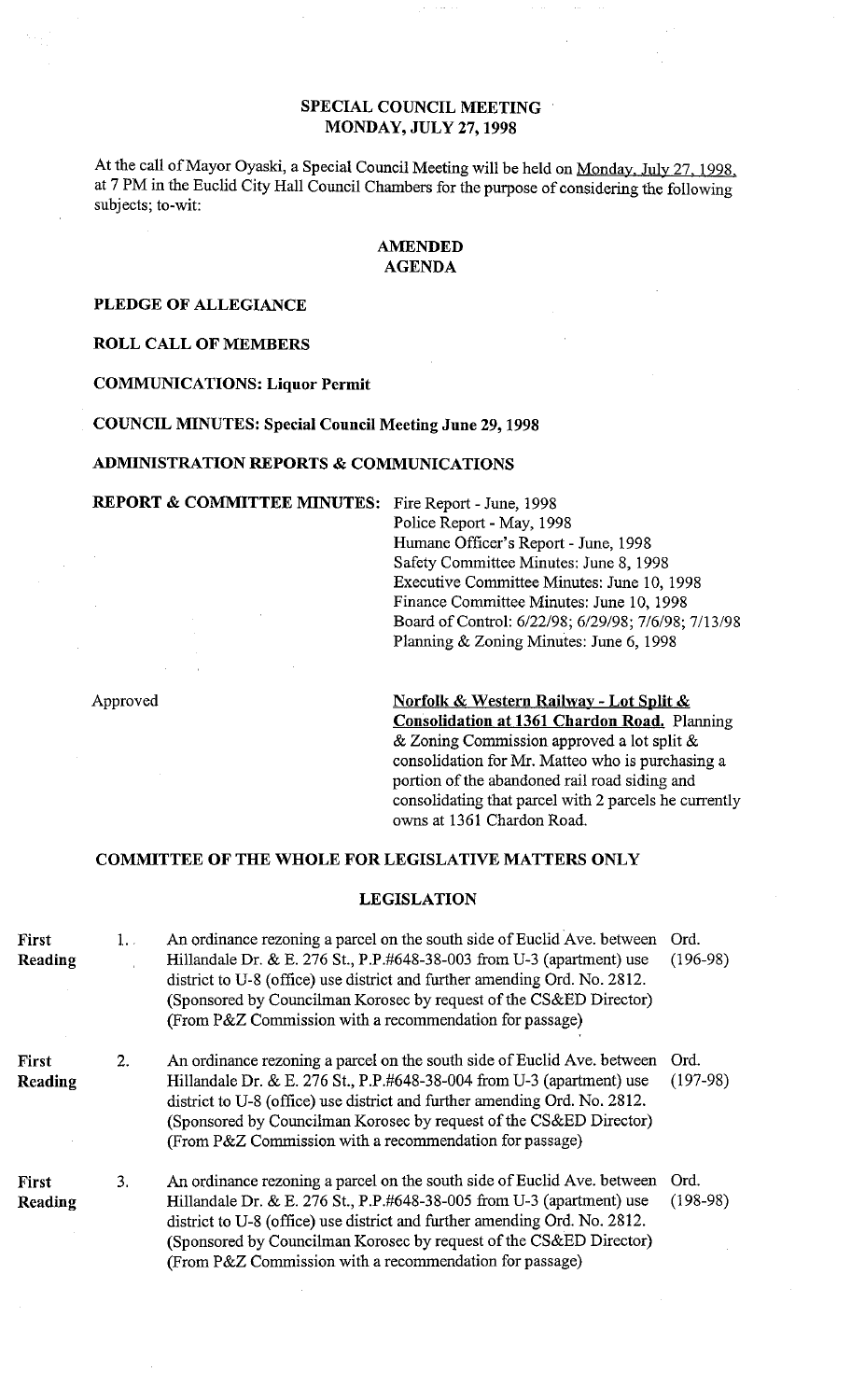| First<br>Reading            | 4.  | An ordinance rezoning a parcel on the south side of Euclid Ave. between<br>Hillandale Dr. & E. 276 St., P.P.#648-38-006 from U-3 (apartment) use<br>district to U-8 (office) use district and further amending Ord. No. 2812.<br>(Sponsored by Councilman Korosec by request of the CS&ED Director)                                                                                                                                                                                                                                                                                            | Ord.<br>$(199-98)$ |  |
|-----------------------------|-----|------------------------------------------------------------------------------------------------------------------------------------------------------------------------------------------------------------------------------------------------------------------------------------------------------------------------------------------------------------------------------------------------------------------------------------------------------------------------------------------------------------------------------------------------------------------------------------------------|--------------------|--|
| First<br>Reading            | 5.  | An ordinance rezoning a parcel on the south side of Euclid Ave. between<br>Hillandale Dr. & E. 276 St., P.P.#648-38-007 from U-3 (apartment) use<br>district to U-8 (office) use district and further amending Ord. No. 2812.<br>(Sponsored by Councilman Korosec by request of the CS&ED Director)<br>(From P&Z Commission with a recommendation for passage)                                                                                                                                                                                                                                 | Ord.<br>$(200-98)$ |  |
| 163-1998                    | 6.  | A resolution authorizing the City of Euclid to implement a plan to<br>purchase additional service credit, tax deferred, by payroll deduction, for<br>the Police and Fire Departments. (Sponsored by Mayor Oyaski by<br>request of the Finance Director)                                                                                                                                                                                                                                                                                                                                        | Res.<br>$(210-98)$ |  |
| 164-1998                    | 7.  | An emergency ordinance authorizing the Mayor of the City of Euclid to<br>execute a mutual release and settlement agreement with Waste<br>Management of Ohio, Inc. including termination of the 1992 Agreement<br>to construct and manage a transfer station on City property and to accept<br>assignment therefrom of the Ohio Environmental Protection Agency<br>application for a permit to install a transfer station on City property.<br>(Sponsored by Councilman Dallos by request of the Service Director)                                                                              | Ord.<br>$(211-98)$ |  |
| <b>Service</b><br>Committee | 8.  | An emergency ordinance authorizing the Director of Public Service of the Ord.<br>City of Euclid to enter into a contract, after advertising for bids, for the<br>demolition of the solid waste incinerator and appurtenant structures<br>located at 27700 Lakeland Boulevard. (Sponsored by Councilman Dallos<br>by request of the Service Director)                                                                                                                                                                                                                                           | $(215-98)$         |  |
| 165-1998                    | 9.  | An emergency ordinance authorizing the Mayor of the City of Euclid to<br>enter into the Purchase Agreement attached as Exhibit A, and approving<br>and ratifying the terms and conditions thereof, for the acquisition of the<br>property located at 27861 Euclid Avenue, Euclid, Ohio in the amount of<br>One Million Twenty-five Thousand Dollars (\$1,025,000.00). (Sponsored<br>by Councilmen Cervenik, Dallos, Holzheimer Gail, Gallagher, Korosec,<br>McGarry, Miller and Vadnal)                                                                                                        | Ord.<br>$(212-98)$ |  |
| 166-1998                    | 10. | An emergency ordinance authorizing the Building Commissioner of the<br>City of Euclid to enter into a contract, after advertising for bids, for the<br>demolition of the structures on the property located at 27861 Euclid<br>Avenue, Euclid, Ohio, Permanent Parcel No. 648-30-013, to be in<br>accordance with specifications on file in the office of the Building<br>Commissioner, at the earliest date possible after closing of the City's<br>purchase of such property. (Sponsored by Councilmen Cervenik, Dallos,<br>Holzheimer Gail, Gallagher, Korosec, McGarry, Miller and Vadnal) | Ord.<br>$(213-98)$ |  |
| 167-1998                    | 11. | An emergency ordinance accepting a permanent right of way and<br>easement on the property of Meridia Euclid Hospital, Permanent Parcel<br>No. 641-01-001, for the installation and maintenance of a water main for<br>the purpose of supplying water service. (Sponsored by Councilwoman<br>Holzheimer Gail by request of the Service Director)                                                                                                                                                                                                                                                | Ord.<br>$(214-98)$ |  |
| 168-1998                    | 12. | An emergency ordinance authorizing the Director of Public Service of the Ord.<br>City of Euclid to supplement the Fifty Thousand Dollar (\$50,000.00)<br>state grant for necessary capital improvements to the Henn Mansion, in<br>order to accept the low bid of Fifty-Five Thousand Two Hundred Dollars<br>(\$55,200.00) for the waterproofing of the Henn Mansion. (Sponsored by<br>Mayor Oyaski)                                                                                                                                                                                           | $(216-98)$         |  |
|                             |     |                                                                                                                                                                                                                                                                                                                                                                                                                                                                                                                                                                                                |                    |  |
|                             |     |                                                                                                                                                                                                                                                                                                                                                                                                                                                                                                                                                                                                |                    |  |

 $\frac{1}{2}$